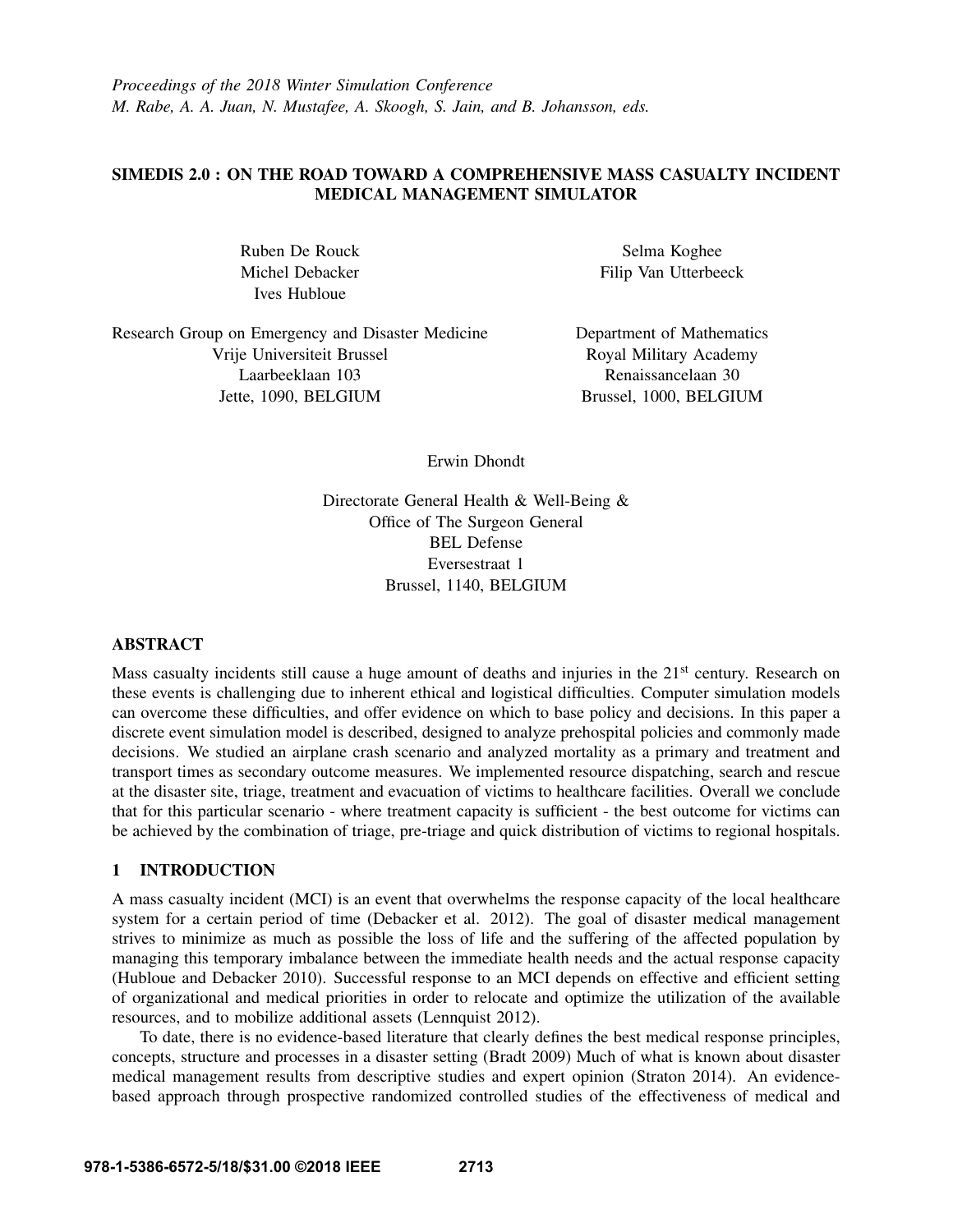operational interventions in response to an MCI is impossible and ethically inappropriate. However, computer simulation can provide evidence-based data for an optimal use of resources when applying specific response interventions and procedures, taking into account the contextual factors of the affected area and the specific disaster scenario (Hubloue and Debacker 2010).

Computer simulation modeling has been successfully used in non-medical contexts to analyze complex interactions and is increasingly recognized as a valid technique to analyze and optimize emergency medical management (Laker et al. 2017). Because of the complexity involved, modeling and simulation are often limited to certain subprocesses of the MCI medical management such as transportation or allocation of casualties to hospitals (Timbie et al. 2013).

In this paper we describe a comprehensive MCI medical management simulator incorporating search and rescue, on-site triage and treatment of casualties , their evacuation and admission to the emergency department of healthcare facilities, based on previous work (Debacker et al. 2016; Van Utterbeeck et al. 2011; Ullrich et al. 2013) . The objective of this project is to analyze and test the effect of MCI medical management policies and procedures in order to identify the optimal response strategies for various MCI scenarios.

The remainder of the paper is organized as follows. Section 2 provides a description of the simulation model, incorporating 3 interacting components and the added improvements. In section 3 a hypothetical MCI scenario is defined to which SIMEDIS 2.0 is applied to determine the best management practice for this particular MCI. In section 5 results of the experiments performed are presented and discussed, including some limitations. Finally, section 6 concludes the paper and offers suggestions for future work.

## 2 SIMULATION MODEL

Since the main aim of a disaster medical response (DMR) is to minimize as much as possible the mortality and morbidity of the survivors, a victim-centered simulation tool was developed in which the casualties drive the simulation through triggering the various processes at defined service environments within the medical assistance chain. Our goal was not an attempt to develop a simulation tool that can be used as a decision support system in real time, but rather a tool to test interventions included in disaster plans as well as alternative assumptions in order to achieve best practice.

The conceptual SIMEDIS simulation model is presented in figure 1. It consists of three interacting components: the victim manager module - where the health state of each victim is monitored- , the resource manager module - that tracks resource utilization - and the medical response module - where the victims interact with the environment and the resources at the disposal of the healthcare responders.

The working principle of the simulation model is discrete event simulation. This principle was chosen because all of the considered events are discrete events, e.g. the arrival of resources or the start of treatment, or can be modeled as such, which is the case for the evolution of the victims' health conditions (Van Utterbeeck et al. 2011). The previous simulation model was implemented in Arena<sup>©</sup> (Kelton et al. 2002) and included many hard-coded variables (Debacker et al. 2016). In order to create a more general model, where the scenario with its procedures and parameters can more easily be adjusted, the model has been re-implemented from scratch in the Julia language (Bezanson et al. 2017), using the SimJulia package (Lauwens 2017). Moreover, this package results in significantly reduced simulation runtime.

The service environments in the simulation in the medical response model represent the spaces trough which the victims flow in the MCI medical response chain: the disaster site, the casualty collection point (CCP), the forward medical post (FMP), the non-urgent care area (NUCA), the healthcare facilities (HCF), the non-urgent care facilities (NUCF), and ambulances. The NUCA an NUCF are not yet implemented in the simulation model. The processes included in the medical response model represent the interventions which are required to manage the casualties: preliminary triage, field triage, treatment, distribution, evacuation and definitive care of the injured survivors. The resources represent the assets (people, equipment, supplies, transportation means) required to carry out the processes.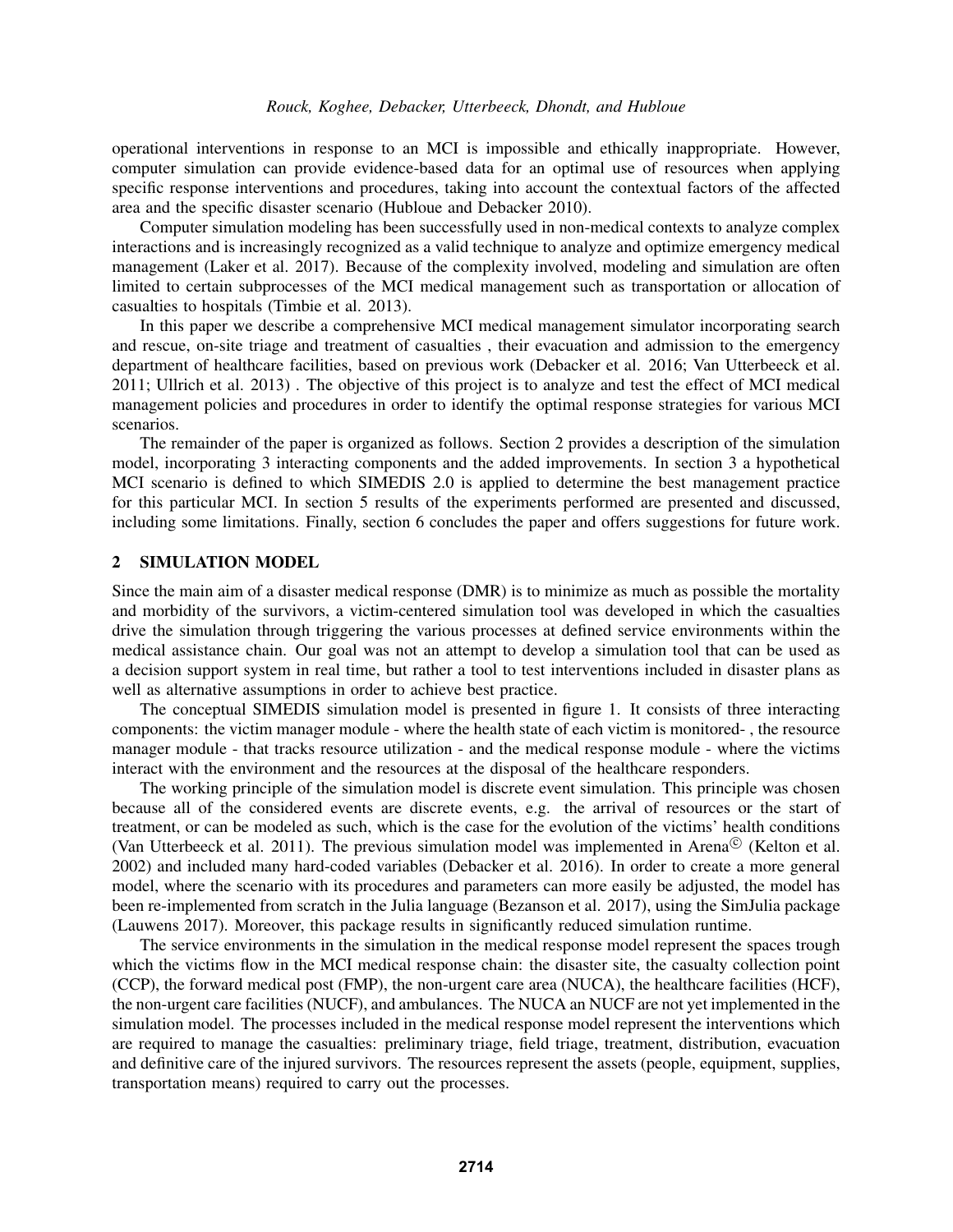

Figure 1: An abstracted overview of the components of the simulator. Dashed arrows represent initialization of parameters and objects at simulation start.

The specificity of the SIMEDIS simulation model is the fact that the victim entities evolve in parallel through both the victim monitoring model and the medical response model. The interaction between both models is ensured through triggers, i.e. a time trigger and a medical intervention or treatment trigger. At each zone of interest, a triage must be performed together with a decision on the disposition of the victims regarding treatment and/or evacuation. For the treatment and evacuation tasks required for a given victim a strict order exists in which they are performed based on a priority (or triage) code assigned to the victim and on the availability of resources at the zone of interest. A detailed description of the victim model and the three interacting components can be found in (Debacker et al. 2016).

# 2.1 Victims

The victim model consists of victim profiles and a set of transitions to move from one clinical condition to another. Victim profiles are composed of detailed information about victim features that do not change over time (age, gender, anthropometric data, type of injury, diagnosis) and a set of changing clinical parameters representing the victims current state, called clinical conditions. Transitions between these clinical conditions will occur after a certain period of time has elapsed or after the administration of a treatment. A detailed description of the modeling of the clinical conditions and the transitions between can be found in Van Utterbeeck et al. (2011) and a conceptual representation is provided in the bottom half of figure 2. The exact values of the clinical condition parameters and the transitions are determined by subject matter experts (SMEs), as well as the required hospital capabilities to treat the victims such as trauma center, neurosurgery or pediatric intensive care unit (ICU).

### 2.2 Processes

After the simulation starts, the victims are generated at the disaster site where they self-evacuate or are rescued by firefighters. They are collected and transported to the Casualty Collection Point (CCP), where they are triaged. Triage is a process used to determine the order of medical or logistical interventions that are performed on victims, from life-saving medical interventions to transport to a Forward Medical Post (FMP), stabilizing medical interventions and transport to the hospital. Triage is a dynamic process, that needs frequent repeating along the evacuation chain to achieve optimal delivery of care. In our simulator we included the options of preliminary triage, field triage and emergency department (ED) triage. Preliminary triage is used to determine evacuation order to the CCP; field triage is used to determine the treatment and evacuation order at the FMP and ED triage is used to determine treatment order in the ED. The exact implementations are further explained in section 3.

The treatment and transport aspects of emergency medical response can be organized according to one of two possible policies: Scoop and Run (S&R) and Stay and Play (S&P). S&R is bringing the victim to a hospital as quickly as possible, providing the necessary treatment in the ambulance. Reasons to pick this policy include safety issues at the incident site or a high treatment and surge capacity of the surrounding hospitals. S&P is stabilizing victims before transport to the hospital. The main reason to choose S&P is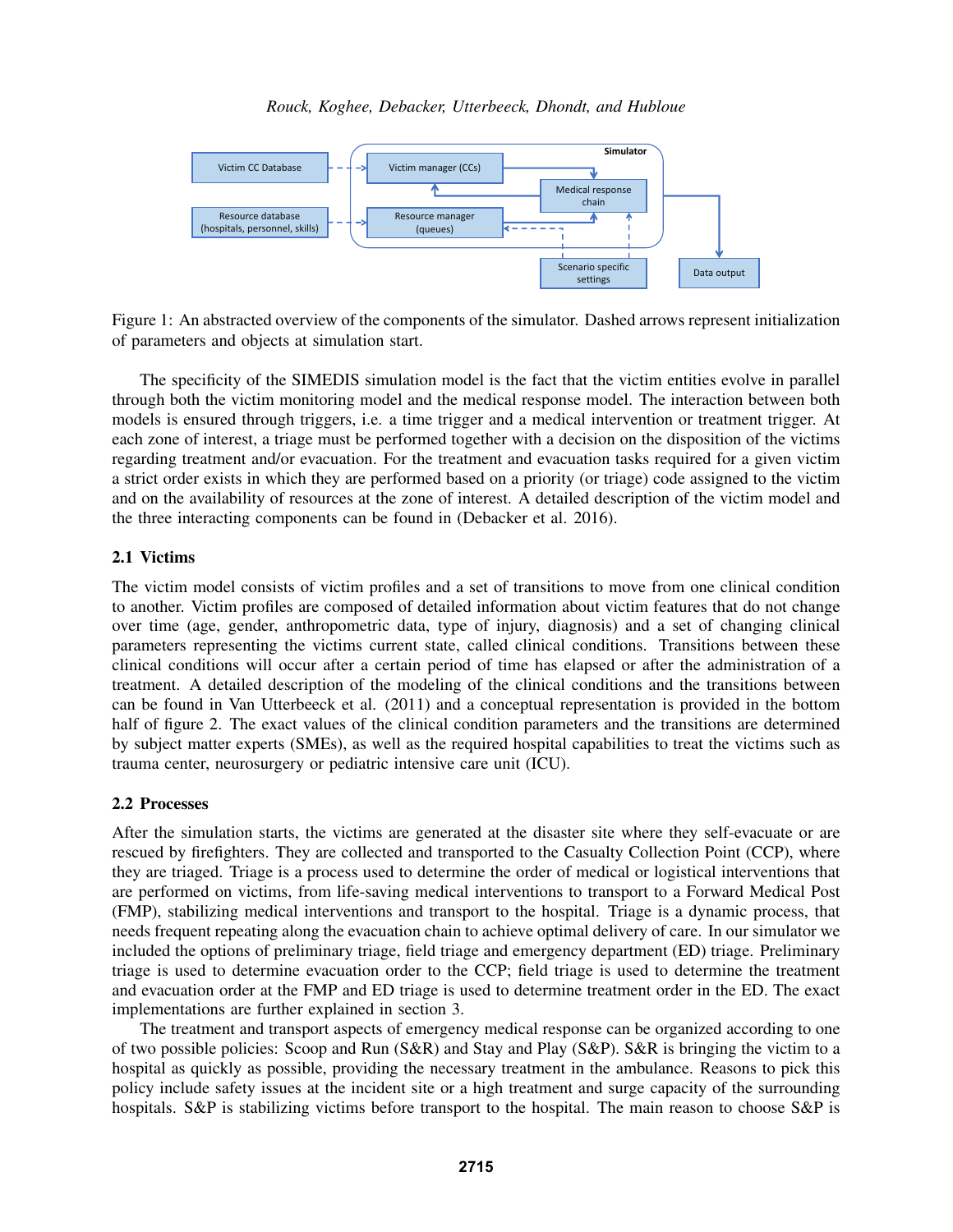when long transport times are expected, for example due to a low treatment capacity in the surrounding hospitals, necessitating transport of victims to hospitals further away, or long distance to the closest hospital. The victims will receive stabilizing interventions in an improvised field clinic called the Forward Medical Post (FMP). As soon as the FMP is operational, victim transport from the CCP to the FMP commences. At the FMP the victims are triaged again, and treated in the established triage-order. In this updated version of the simulation model we have added an intermediate policy between S&P and S&R based on the S&P strategy which we call Stay and Play and Run (S&PR). In this policy, every time a victim arrives when there are no available healthcare providers for treatment, the simulation model checks if there is an available ambulance, supervisor and hospital for transport. If all required conditions are fulfilled, the victim bypasses the FMP and gets sent to the appropriate hospital, similar to S&R.



Figure 2: An abstracted overview of the environments in which the victims can reside, and the main processes they undergo at each location. The bottom half of the image represents the clinical condition model of the victims. The different evacuation (and corresponding treatment) policies are represented by solid lines for S&P, dashed lines for S&P and dotted lines for S&PR. Processes marked by an asterisk signify optional parameters.

Depending on the chosen policy, the victims are transported to the optimal HCF directly from the CCP or after receiving stabilizing treatment in the FMP. The optimal HCF is based on the victim's injury severity and medical and ranges from a trauma center to a non-urgent healthcare facility. When multiple hospitals fulfill the requirements, two methods of hospital selection can be used: 'Round Robin' and 'Closest First'. In 'Round Robin' mode, each subsequent victim is transported to the next available hospital (in ascending order of driving time). In 'Closest First' mode, the victim is sent to the closest suitable treatment facility with an available bed.

An overview of the different processes, the relations between them, the flow of victims from one process to the next, and the interplay between the victims' clinical conditions and the treatment processes is given in figure 2.

### 2.3 Resources

The Belgian Emergency Medical Services (EMS) system consists of three skill levels: basic life support ambulances with 2 EMTs, paramedic intervention teams (PIT) with 1 EMT and 1 emergency nurse, and mobile medical teams (MMT) with 1 emergency physician and 1 emergency nurse. In case of a MCI, health care is first provided by local EMS and Red Cross rapid intervention teams and additional support is dispatched to the scene from neighboring regions according to the health needs assessment. Hospitals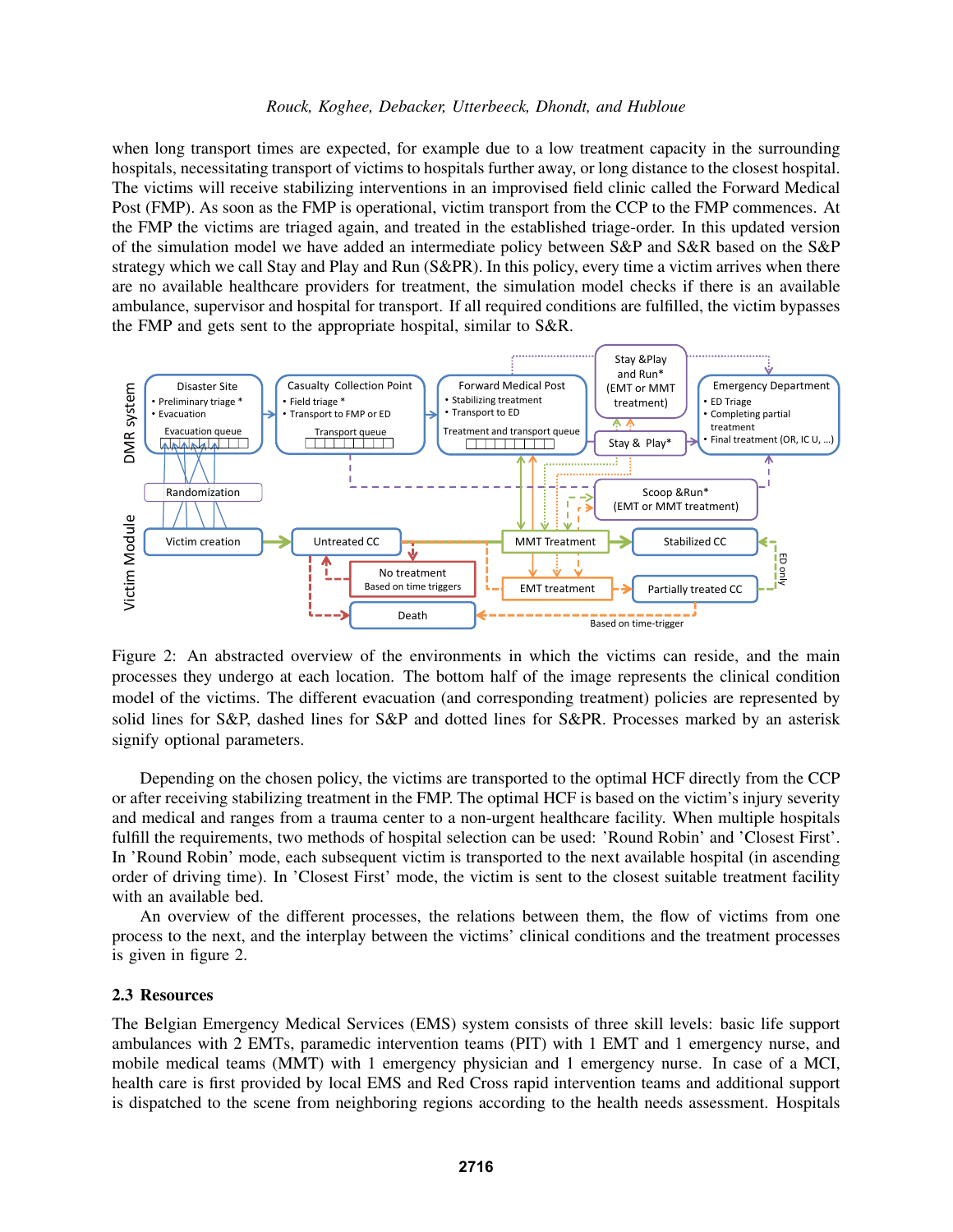included in the EMS system will increase the treatment capacity by activating their hospital emergency incident management plan.

In the current model all ambulances are equivalent. The ambulances are completely restocked after delivery of a victim to a hospital. Ambulances are dispatched with 2 EMTs and can transport 1 supine victim and 2 additional sitting people, not including the 2 EMTs.

Hospitals are the current endpoint in our simulation model. A hospital has an emergency department with a legally defined surge capacity, as well as a variable treatment capacity depending on the current ED, operating theater, ICU and ward bed occupancy. When the signal is given, the hospitals scramble to augment this capacity to their required surge capacity.

### 2.4 Implementation

When a victim arrives at a new location, the program checks whether the required resources are available. If so, these resources are seized. If not, the victim is placed in the queue of the specific location according to the queuing discipline. When a resource arrives at a location or is released, the program checks whether any of the victims in the queue can now be processed. After completing the process, the victim is transferred to the next step. The logic for the transport process is the most complicated. Here, victims with different triage categories may require supervision by different medical personnel. Furthermore, victims may require a specific hospital capability.

Every time a victim evolves to a new clinical condition the model checks for possible time-triggered transitions. If such a transition is found, it is scheduled to take place after the specified time interval, with a stochastic variation. If treatment is initiated before the time-triggered transition occurs, the latter is canceled. For many clinical conditions multiple treatments are possible, where the more advanced treatment containing more interventions can usually only be performed by the more highly trained medical personnel.

In order to simulate the chaos inherent to a MCI scene a stochastic variation is applied to the event times. For the search and rescue intervals a normal distribution is used which is cut off at 75% and 125% of the expected value. The travel times are modeled using a lognormal distribution cut off at 80% and 200% of the expected value. For all other time intervals a triangular distribution is used with endpoints 20% above and below the expected value.

# 3 SCENARIO

The MCI scenario being simulated consists of an airplane crash during an emergency landing at an international airport, in normal weather conditions. The plane is carrying 250 passengers, of which 205 are injured at impact. Severity distribution of victims and operational parameters are explained in detail in (Debacker et al. 2016). Directly after the plane crash, able-bodied victims leave the airplane on foot using the emergency exit slides and are collected by the first-responder firefighters in a casualty collection point (CCP). It is assumed that victims who are able to self-evacuate do not have potentially life-threatening injuries. They are therefore evacuated separately to a NUCA. Although it is important to give care and attention to all victims in a real situation, the procedures regarding the non-urgent victims are not simulated in detail, since this would not affect the outcomes of interest. Search and rescue of the remaining victims by the firefighters starts 5 minutes after the crash.

The search and rescue is modeled as a stochastic arrival process of victims at the CCP. Three different rescue rates are possible, which increase after 26 minutes after the crash when additional evacuation exits are cut out in the plane's fuselage. Firefighters evacuate the victims in random order or in the order determenid by the preliminary triage (pre-triage).

Ambulances and MMTs are dispatched from their current location and arrive based on real life activation times with a stochastic variation (Ingolfsson 2013). One MMT assumes the role of medical director. The MMT from the airport is assigned the task to triage urgent victims at the CCP. The second MMT arriving at the scene will also be assigned to assist with field triage. In case pre-triage is enabled this MMT will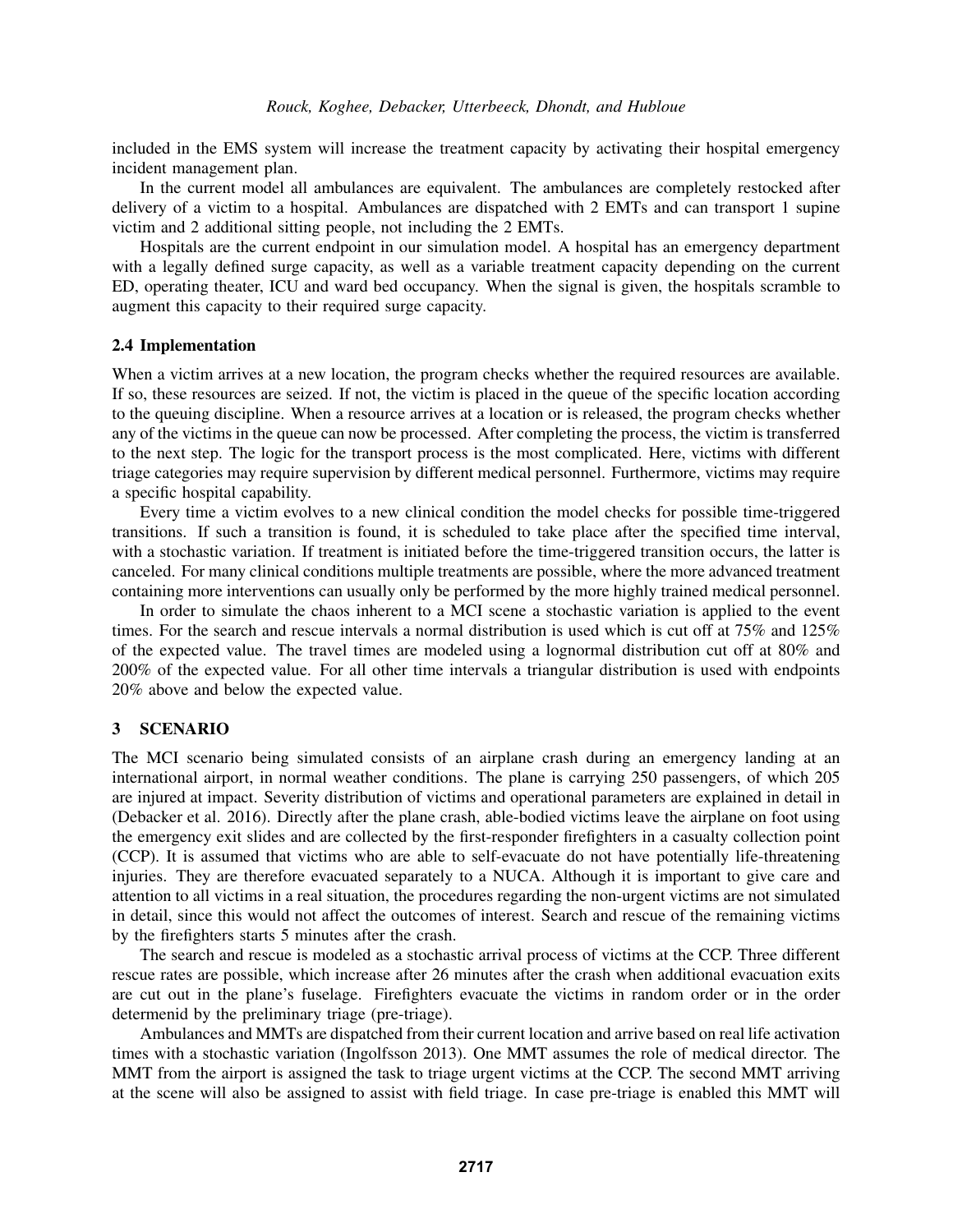perform pre-triage of the victims who have not yet been rescued from the plane. All other MMTs will be assigned to construct the FMP and treat victims, as well as to supervise transport. When all victims have been triaged, the Airport MMT will start to triage and treat the non-urgent victims, while the other triage MMT will be sent to the FMP to treat and supervise the transport of the urgent victims. When the S&P policy is chosen, the first 5 ambulances arriving at the scene will transport victims from the CCP to the FMP, while the other ambulances are used to transport victims from the FMP to the hospital.

Field triage is implemented using NATO triage categories, which range from T1 to T4. T1 victims have life-threatening injuries and should be treated within one hour. T2 victims are also seriously injured, but their health is estimated to remain stable for 2-6 hours after which their condition becomes unstable. Both T1 and T2 vicitms should be transported to a hospital. T3 victims have no life-threatening injuries, can walk and do not require hospitalization. T4 victims are similar to T1 victims, however there are not enough resources available to provide possibly life-saving care (Nato Standardization office 2015). A further differentiation is provided by using the RPM score, which evaluates the victim's Respiratory rate, Pulse, and Motor response (Sacco et al. 2005). The triage result is used to decide in which order the victims leave the CCP. If there are victims with the same triage and RPM score, a first-in-first-out principle is used as a tie breaker. Victim treatment and transport order are determined by the same procedure. Since it is assumed that triage occurs at a specific moment, the order of each queue is not updated due to time-triggered transitions.

In S&R mode, victims are collected at the CCP, triaged and transported to the hospital. The MMTs limit themselves to triaging victims, assigning a hospital based on the victim's needs and treating victims in the ambulance. A pre-transport immobilization of fractures and victims with suspected spinal injury was added, due to the relative impracticality of these acts in a driving ambulance. In S&P mode, victims are transported to the FMP. For the current scenario we assume that the required resources for treatment and stabilization (such as stretchers, oxygen and medical supplies) are sufficient for the number of victims. When a victim arrives at the FMP the program checks if there is medical personnel available to treat the victim. A T1 victim requires a physician and nurse, while T2 victims can be treated by either a physician or a nurse. When there is not enough personnel available, the victim is placed in a queue ordered by triage category, RPM score, and arrival time. After stabilization, they are transported to a hospital.

Five different supervision settings for transport of the victims to hospitals have been defined. When the 'Low' setting is selected, victims are supervised by EMTs only. In the 'Medium' setting, T1 victims require a nurse or physician and the T2 victims require only an EMT. In the 'Normal' setting, T1 victims require a nurse or physician and T2 victims require a nurse. In the 'High' setting, T1 victims require an MMT for transport and T2 victims require a nurse. In the 'Flexible' setting, T1 victims are supervised by either a physician, nurse or EMT, and T2 victims by a nurse or EMT. For all cases with multiple supervision options, they are listed in order of preference.

## 4 METHODOLOGY

The main outcome in this simulation experiment is number of deaths, referred to as mortality. Mortality is a clinically significant endpoint when reporting disasters, is easily (objectively) measured, and is straightforward to compare across simulations. Mortality was analyzed by means of ANOVA, to identify the effect of the various parameters. Because providing the best outcome is difficult to measure directly in the simulation model, medical response performance indicators were used as a proxy measure for morbidity. The two primary performance indicators analyzed are the waiting time before receiving the first stabilizing treatment and until arrival at the hospital. The Time To Treatment (TTT) and the Time To Hospital (TTH) are defined as the time between the injury and the start of treatment and arrival at the hospital respectively. A distinction is made between T1 and T2 victims due to different expected survival times. For these time indicators the mean and maximum are analyzed using ANOVA. The mean time provides information about the average performance, whereas the maximal time represents the total duration of the different processes in the medical MCI response chain.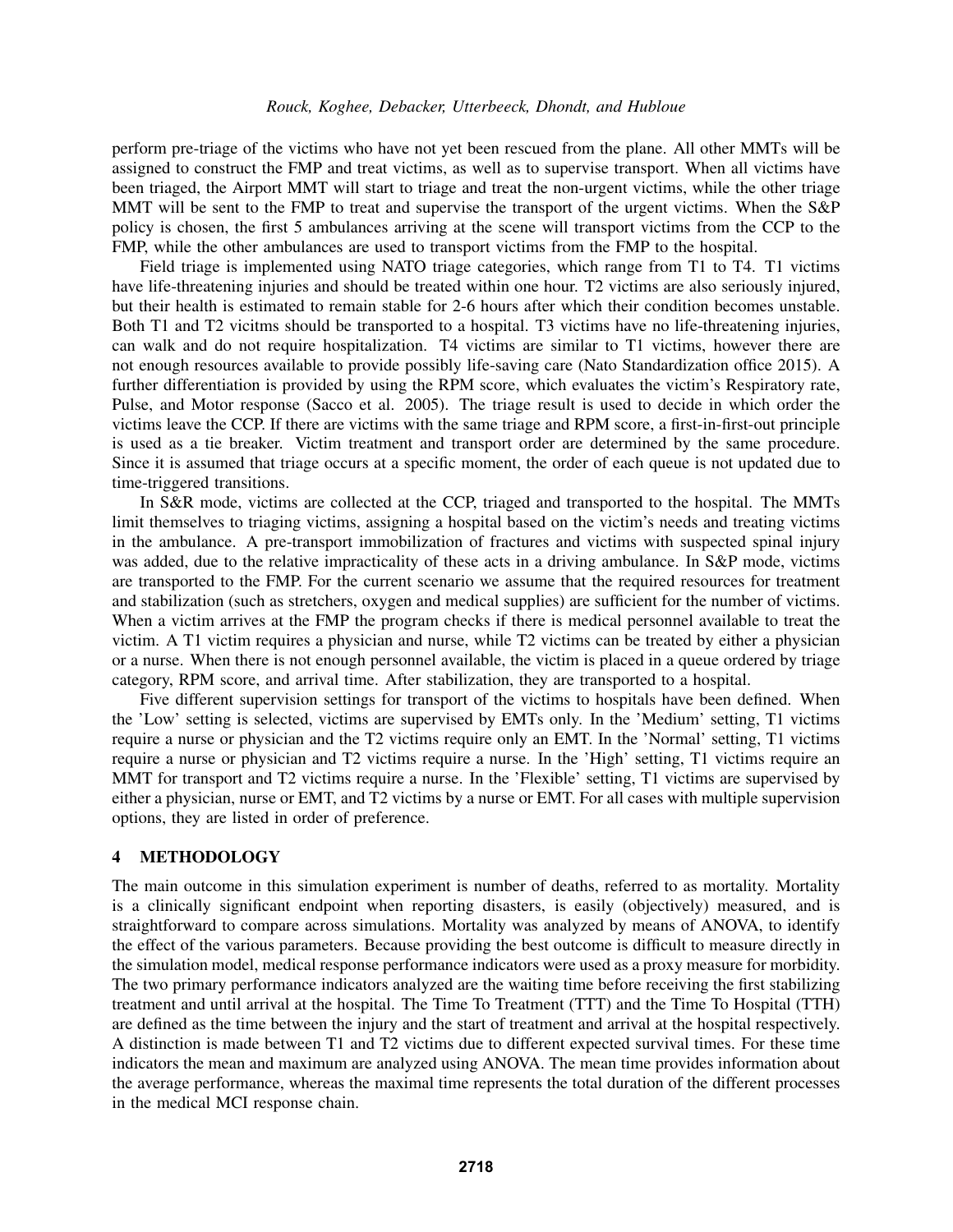For each replication, the results are verified by internal checksums (checking for missing victims, seeking impossible admissions and checking that all resources are accounted for). Furthermore, unit tests were created to check individual aspects of the simulation model. In addition, tracing of the victims through log files of individual replications was performed to identify problems and to verify the correctness of the simulation. Finally, a sensitivity analysis was performed on the number of replications, in order to identify the smallest number of simulations needed to achieve a stable solution. We determined this to be 35 replications per parameter set. At this number the 95% confidence interval halfwidth for each set is maximal 1.02 deaths.

# 5 RESULTS AND DISCUSSION

## 5.1 Mortality

The minimum mortality observed in a single simulation run is 4, the maximum is 34 and the average is 19.01. In this section the effects of the various parameters on the total mortality are reported. In order to assess the effects of each individual parameter on victim mortality, we assessed both statistical significance and the actual difference in the mortality. Statistical significance was determined by a one-way ANOVA of the mean differences for each parameter. The difference between the highest mean mortality and the lowest mean mortality was calculated across all parameter settings. This is represented in table 1 as the maximal means difference. This table shows that the largest effect of a single parameter on mean mortality is found for field triage. The effect of the supervision level is presented for the three policies, since the found effect is much larger for S&R than for the other two policies.

| Parameter                       | P-value    | Max. Mean Difference | <b>Lowest Mean Mortality</b> |
|---------------------------------|------------|----------------------|------------------------------|
| Policy                          | $\ll 0.01$ | 1.68                 | S&PR                         |
| Preliminary triage              | $\ll 0.01$ | 3.15                 | <b>Yes</b>                   |
| Rescue rate                     | $\ll 0.01$ | 1.11                 | Fast                         |
| Field triage                    | $\ll 0.01$ | 6.05                 | <b>Yes</b>                   |
| Arrival resources               | $\ll 0.01$ | 0.36                 | High                         |
| Transport supervision           | $\ll 0.01$ | 4.55                 | Flexible                     |
| Transport supervision S&R       | $\ll 0.01$ | 10.94                | Medium                       |
| Transport Supervision S&P       | $\ll 0.01$ | 0.46                 | Low                          |
| Transport Supervision S&PR      | $\ll 0.01$ | 3.07                 | Low                          |
| Distribution over hospitals     | $\ll 0.01$ | 0.15                 | <b>Closest First</b>         |
| Distribution over hospitals S&R | $\ll 0.01$ | 0.40                 | <b>Closest First</b>         |
| Initial hospital capacity       | 0.49       | 0.04                 | High                         |

Table 1: Results of the analysis of the mean mortality for each parameter setting.

In figure 3 the average mortality for different parameter sets is shown. The results show that for the S&R policy, a high supervision level leads to worse results than the other supervision levels. We therefore performed a subgroup analysis per supervision level. This reveals that for the S&R policy the mean mortality difference between the three policies would be larger than shown in table 1 if the supervision level 'High' was not considered. This can be explained by the fact that for this setting T1 victims require supervision of both a nurse and a physician, thus greatly reducing the effective transport capacity.

The results indicate an association between field triage, preliminary triage and rescue rate. When field triage is present, higher rescue rates lead to a decrease in mortality, and pre-triage seems to reduce the effect of the rescue rate on mortality. When field triage and pre-triage are not performed, then the rescue rate does not seem to have a notable effect on mortality. However, when there is no field triage, but only a preliminary triage, lower rescue rates result in lower mortality. This is because in lower rescue rate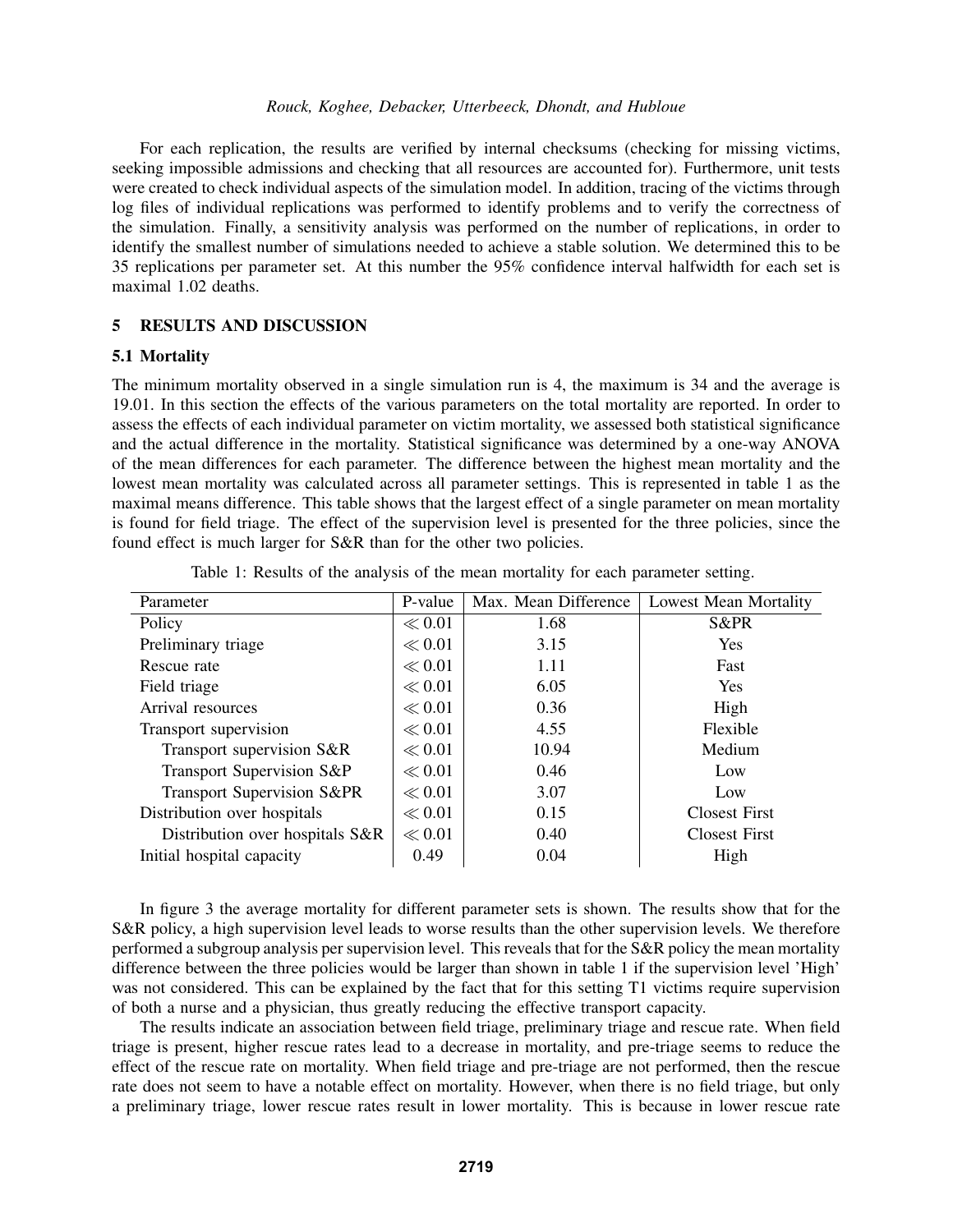scenarios fewer victims are evacuated without any form of triage before pre-triage starts. Therefore, more victims will arrive at the CCP and/or FMP ordered by the severity of their conditions.



Figure 3: Average mortality for the different parameter sets from table 1. The grey bars represent scenarios where pre-triage is present as opposed to the white bars where it is absent. On the smallest level, the data points are grouped in sets of three, corresponding to the low, medium, and high rescue rates respectively.

After determining the statistical significance of the differences between the options for the various parameters, we address the question of which options result in the lowest mortality. We used two approaches to answer this question. The first strategy is to examine the average mortality across all simulations with the specific parameter of interest. However, a closer look at figure 3 shows that some parameters interact with regard to mortality. While the S&PR policy has the lowest average mortality, the S&R policy is the one that provides the lowest mortality of all simulation runs. This can be explained by both policies having different interaction effects with the supervision level. The S&R policy is very susceptible to the supervision level, resulting in a worse average due to the very high mortality for the supervision setting 'High'. The S&PR policy is less sensitive to differences in supervision level, as can be seen in figure 3. Therefore, this policy has less extreme results and a better average.

#### 5.2 Time Intervals Before First Treatment and Hospital Arrivals

For each parameter set, the average values of the mean and maximum TTT and TTH were calculated for the T1 and T2 victims separately. The results are shown in figure 4. On average it takes 66 minutes before the treatment of the last T1 victim commences, which is just above the one hour guideline. T2 victims receive treatment within 162 minutes on average, which is well within the range of 2-6 hours. In 72 out of 151200 simulation runs all T1 victims die before receiving treatment, resulting in a TTT and a TTH of 0. These replications have been removed from the analysis.

ANOVA analysis of the results show that many means differ by less than 5 minutes when the various options for a single parameter are compared. Although most of these differences are statistically significant, only differences of more than 5% of the means are considered to be possibly clinically relevant. The results are presented in table 2. When interpreting these results it is important to keep in mind the results of the mortality analysis. For example, no preliminary triage often results in lower average TTT and TTH. However, this might be caused by the higher mortality which results in less victims to be treated or transported. On the other hand, the result that the Closest First distribution results in shorter TTHs is in line with the expectations.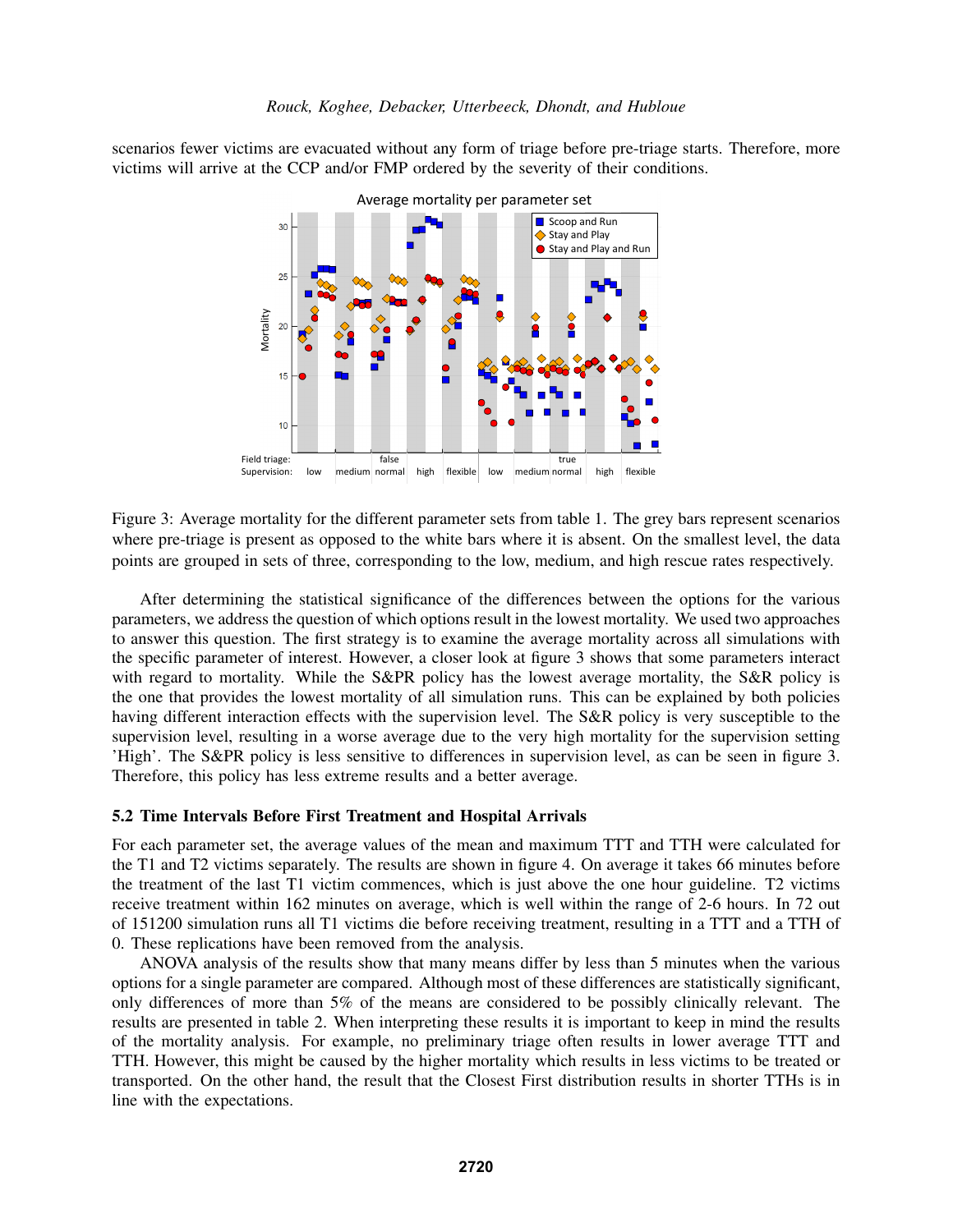

Figure 4: Overview of variation in TTT and TTH averages for each parameter set. Solid circles correspond to the mean of all runs, blue lines show the lowest and highest 25%, and triangles indicate the most extreme values.

The largest differences are found for the various policies and supervision level. For the TTT, S&R results in shorter times for T1 victims, whereas for T2 victims S&PR leads to the best results. As expected, S&R results in much shorter TTHs than S&P and S&PR. The effect of supervision level on TTT is not relevant for the levels 'Low', 'Medium', 'Normal', and 'Flexible'. For these levels the differences between the averages are all less than 2 minutes. However, the 'High' supervision level results in longer waiting times, since this setting greatly reduces the transport capacity of T1 vicitms. For T1 victims, the 'Low' and 'Flexible' supervision levels result in the shortest TTH with a mean of 87 minutes and maximum of 119 minutes on average. The TTHs of the 'Medium' and 'Normal' levels differ only by 1 minute, but are about 30 minutes longer than the 'Low' and 'Flexible' levels. For the T2 victims, the average TTH of the 'Low', 'Medium', 'Normal', and 'Flexible' supervision levels shows a maximal difference of 4 minutes with a average TTH of 137 minutes and a maximal TTH of 204 minutes. The TTH of T2 victims transported with a 'High' supervision level is twice the time of the best option, i.e. a 'Normal' supervision level.

### 5.3 Limitations

A first limitation of the current model is the lack of evidence based empirical data concerning the change in the clinical condition of the MCI victims, hence the reliance on subject matter experts. A second limitation is the assumption that triage and treatment are always executed flawlessly. Therefore the simulation model's quantitative outcomes should be interpreted with caution. However, the simulation model's qualitative results can help to understand relationships between the different aspects of the medical management of MCIs and help guide policy and strategy decisions.

### 6 CONCLUSION

This paper discusses the progress toward a comprehensive MCI medical management simulator. A discrete event simulation model designed to achieve the objectives of disaster medical management (i.e. minimizing mortality and morbidity) in case of an MCI, has been presented. This simulation model provides the possibility to simulate a wide array of scenarios, health care levels and variable conditions. This allows for identification of emergent behavior and its impact on the prehospital MCI medical management. From this prototype tool it is possible to create a generic simulation model that encompasses enough parameters to provide evidence based recommendations for the management of medical disasters. For this particular scenario, we conclude that the best outcome for victims can be achieved by the combination of pre-triage, field-triage and quick distribution of victims to regional hospitals.

This simulation model offers the opportunity to test the effect of various MCI medical management decisions without the practical challenges of full-scale exercise and inherent ethical problems.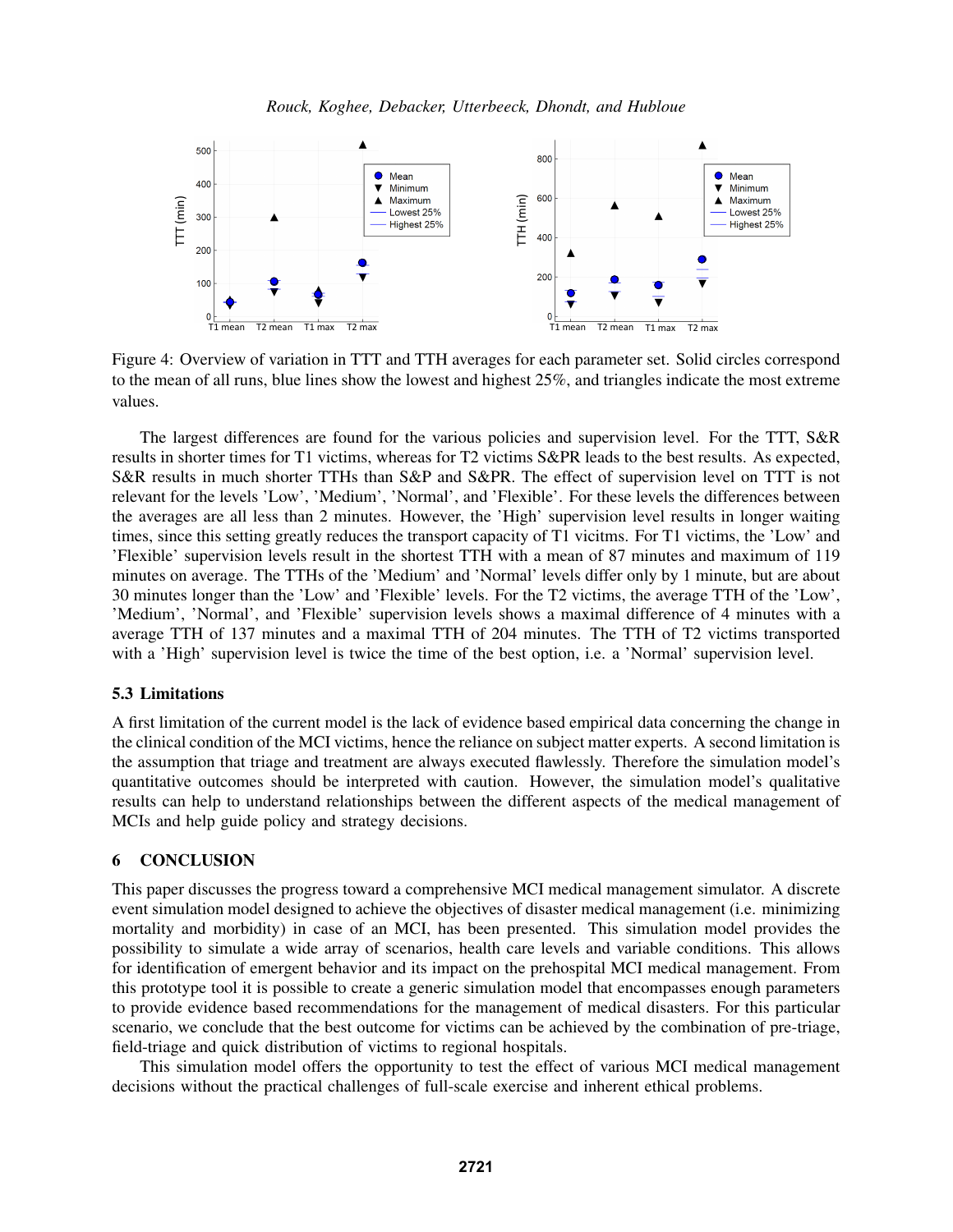Future research will include additional scenarios such as CBRNE, terror and military battlefield situations, as well as modeling of the self-referral of MCI victims, triage incorrectness, decontamination process, in-hospital response and secondary transfer of victims. Finally, using historical MCI data is needed for optimal model validation.

| Table 2: Overview of all statistically and clinically significant differences and best performing parameter |  |  |  |  |
|-------------------------------------------------------------------------------------------------------------|--|--|--|--|
| settings for the TTT and TTH. Times are expressed in minutes.                                               |  |  |  |  |

| Time           | Parameter                   | Max. Mean Difference | <b>Shortest Time</b> |
|----------------|-----------------------------|----------------------|----------------------|
| T1 TTT mean    | Policy                      | 3                    | S&R                  |
|                | Field triage                | 3                    | Yes                  |
| T1 TTT maximum | Policy                      | 12                   | S&R                  |
|                | Transport supervision       | 8                    | Flexible             |
| T2 TTT mean    | Policy                      | 37                   | <b>S&amp;PR</b>      |
|                | Preliminary triage          | 11                   | N <sub>o</sub>       |
|                | Field triage                | 20                   | N <sub>o</sub>       |
|                | Transport supervision       | 51                   | Medium               |
| T2 TTT maximum | Policy                      | 85                   | <b>S&amp;PR</b>      |
|                | Preliminary triage          | 11                   | No                   |
|                | Transport supervision       | 93                   | Normal               |
|                | Distribution over hospitals | 12                   | <b>Closest First</b> |
| T1 TTH mean    | Policy                      | 85                   | S&R                  |
|                | Transport supervision       | 100                  | Flexible             |
|                | Distribution over hospitals | 10                   | <b>Closest First</b> |
| T1 TTH maximum | Policy                      | 100                  | S&R                  |
|                | Field triage                | 10                   | Yes                  |
|                | Transport supervision       | 143                  | Flexible             |
|                | Distribution over hospitals | 20                   | <b>Closest First</b> |
| T2 TTH mean    | Policy                      | 53                   | S&R                  |
|                | Preliminary triage          | 14                   | N <sub>0</sub>       |
|                | Field triage                | 31                   | N <sub>o</sub>       |
|                | Transport supervision       | 252                  | Normal               |
|                | Distribution over hospitals | 28                   | <b>Closest First</b> |
| T2 TTH maximum | Policy                      | 59                   | S&R                  |
|                | Preliminary triage          | 16                   | N <sub>o</sub>       |
|                | Field triage                | 31                   | N <sub>o</sub>       |
|                | Transport supervision       | 429                  | Medium               |
|                | Distribution over hospitals | 56                   | <b>Closest First</b> |

# ACKNOWLEDGMENTS

S. Koghee and R. De Rouck both made equal contribution(s) to this paper. The scenario was graciously provided by M. Debacker. Simulator design and implementation was done by S. Koghee. Medical parameter optimization and validation by code inspection was done by R. De Rouck. Original experimental design was done by M. Debacker, I. Hubloue, F. Van Utterbeeck and E. Dhondt, who also acted as SMEs. This work was supported by the Department of Scientific and Technological Research of Defence of the Royal Higher Institute for Defence (Grant No. HFM15-01) and the Research Group on Emergency and Disaster Medicine of the Vrije Universiteit Brussel, Belgium.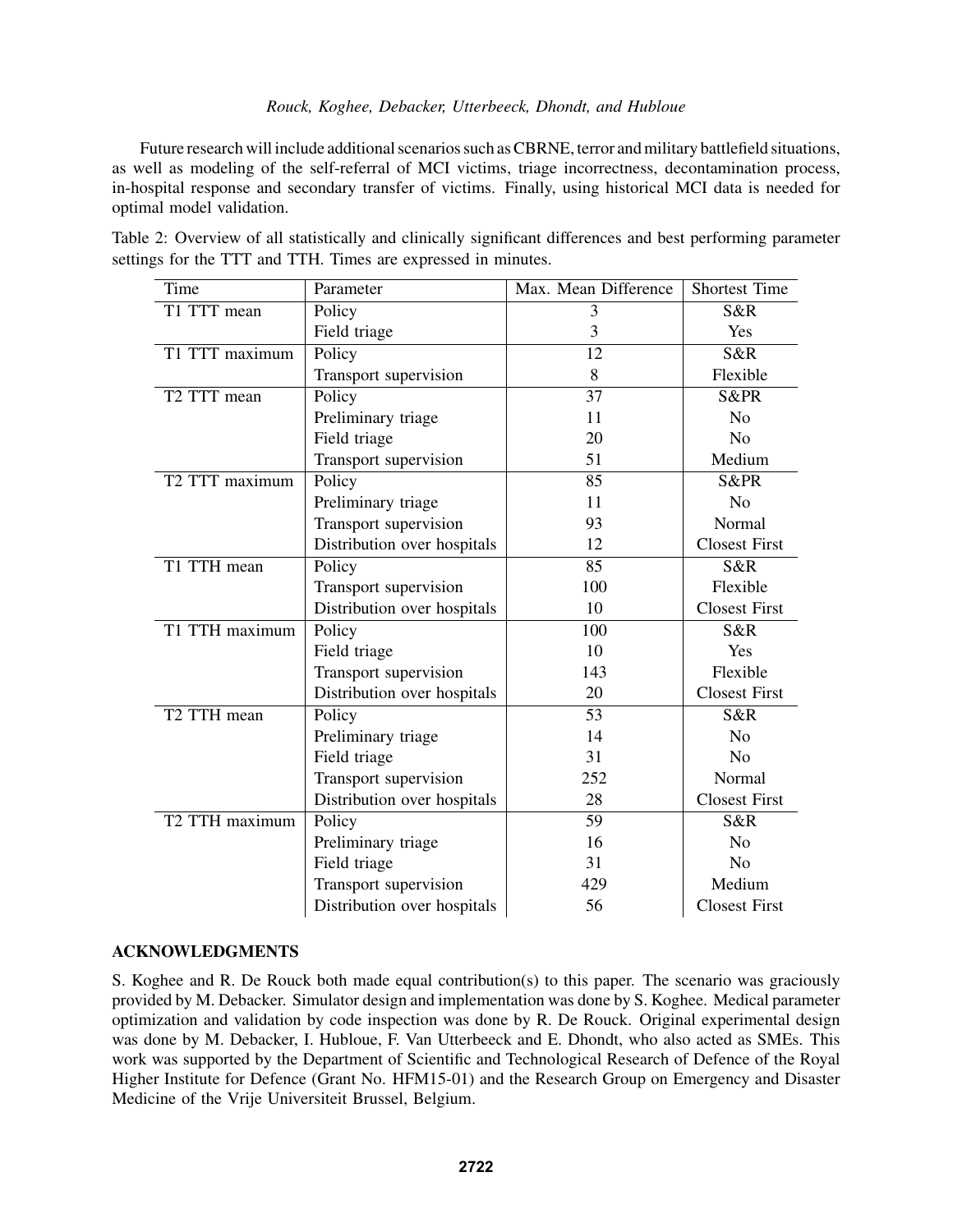## **REFERENCES**

- Bezanson, J., A. Edelman, S. Karpinski, and V. B. Shah. 2017. "Julia: A Fresh Approach To Numerical Computing". *Siam Review* 59:65–98.
- Bradt, D. A. 2009. "Evidence-Based Decision-Making (Part Ii): Applications In Disaster Relief Operations". *Prehospital and Disaster Medicine* 24(6):479–92.
- Debacker, M., I. Hubloue, E. Dhondt, G. Rockenschaub, A. Ruter, T. Codreanu, K. L Koenig, C. Schultz, K. Peleg, P. Halpern, S. Stratton, F. Della Corte, H. Delooz, P. L. Ingrassia, D. Colombo, and M. CastrÉn. 2012. "Utstein-Style Template For Uniform Data Reporting of Acute Medical Response In Disasters". *Plos Currents* 4:E4f6cf3e8df15a.
- Debacker, M., F. Van Utterbeeck, C. Ullrich, E. Dhondt, and I. Hubloue. 2016. "Simedis: A Discrete-Event Simulation Model For Testing Responses To Mass Casualty Incidents". *Journal of Medical Systems* 40:16.
- Hubloue, I., and M. Debacker. 2010. "Editorial: Education and Research In Disaster Medicine and Management: Inextricably Bound Up With Each Other". *European Journal of Emergency Medicine* 17.
- Ingolfsson, A. 2013. *Operations Research and Health Care Policy*. 1 ed., Chapter 6, 105–128. 190. Springer.
- Kelton, W. D., R. P. Sadowski, and D. A. Sadowski. 2002. *Simulation With Arena*. 2 ed. New York, Ny, Usa: Mcgraw-Hill, Inc.
- Laker, L. F., E. Torabi, D. J. France, C. Froehle, E. J. Goldlust, N. R. Hoot, P. Kasaie, M. S. Lyons, L. H. Barg-Walkow, M. J. Ward, and R. L. Wears. 2017. "Understanding Emergency Care Delivery Through Computer Simulation Modeling". *Academic Emergency Medicine* 25:12.
- Lauwens, B. 2017. Version 0.5.0, Accessed and Installed October 5th, 2017.
- Lennquist, S. 2012. *Medical Response To Major Incidents and Disasters: A Practical Guide For All Medical Staff* . 1 ed., Chapter Major Incidents: Definitions and Demands On The Health-Care System, 1–7. Springer.
- Nato Standardization office 2015. "Stanag 2879 Med Medical Aspects In The Mangement of A Major Incident/Mass Casualty Situation".
- Sacco, W. J., M. D. Navin, K. E Fiedler, R. K Waddell, W. B Long, and R. F Buckman. 2005. "Precise Formulation and Evidence-Based Application of Resource-Constrained Triage". *Academic Emergency Medicine* 12:759–70.
- Straton, S. J. 2014. "Is There A Scientific Basis For Disaster Health and Medicine?". *Prehospital and Disaster Medicine* 29(3).
- Timbie, J., J. S Ringel, D. Steven Fox, F. Pillemer, D. A Waxman, M. Moore, C. Hansen, A. Knebel, R. Ricciardi, and A. Kellermann. 2013. "Systematic Review of Strategies To Manage and Allocate Scarce Resources During Mass Casualty Events". *Annals of Emergency Medicine* 61:677–689.
- Ullrich, C., F. Van Utterbeeck, E. Dejardin, M. Debacker, and E. Dhondt. 2013. "Pre-Hospital Simulation Model For Medical Disaster Management". In *Proceedings of The 2013 Winter Simulation Conference*, 2432–2443, edited by R.Pasupathy et al., Piscataway, New Jersey:IEEE.
- Van Utterbeeck, F., C. Ullrich, E. Dhondt, M. Debacker, J. Lee Murray, and S. Campen. 2011. "Generating and Managing Realistic Victims For Medical Disaster Simulations". In *The Proceedings of The 2011 Winter Simulation Conference*. 2674-2684, edited by S.Jain et al., Piscataway, New Jersey: IEEE.

# AUTHOR BIOGRAPHIES

RUBEN DE ROUCK graduated in 2015 from Ghent University as a medical doctor with a special interest in computer science applications in medicine. He is currently working as a PhD-candidate at the Vrije Universiteit Brussel (VUB) and is practicing as an Emergency Medicine trainee at the Universitair Ziekenhuis Brussel. In his PhD-research he attempts to create a realistic medical management computer simulator to analyze current medical disaster plans. His e-mail address is ruben.derouck@vub.be.